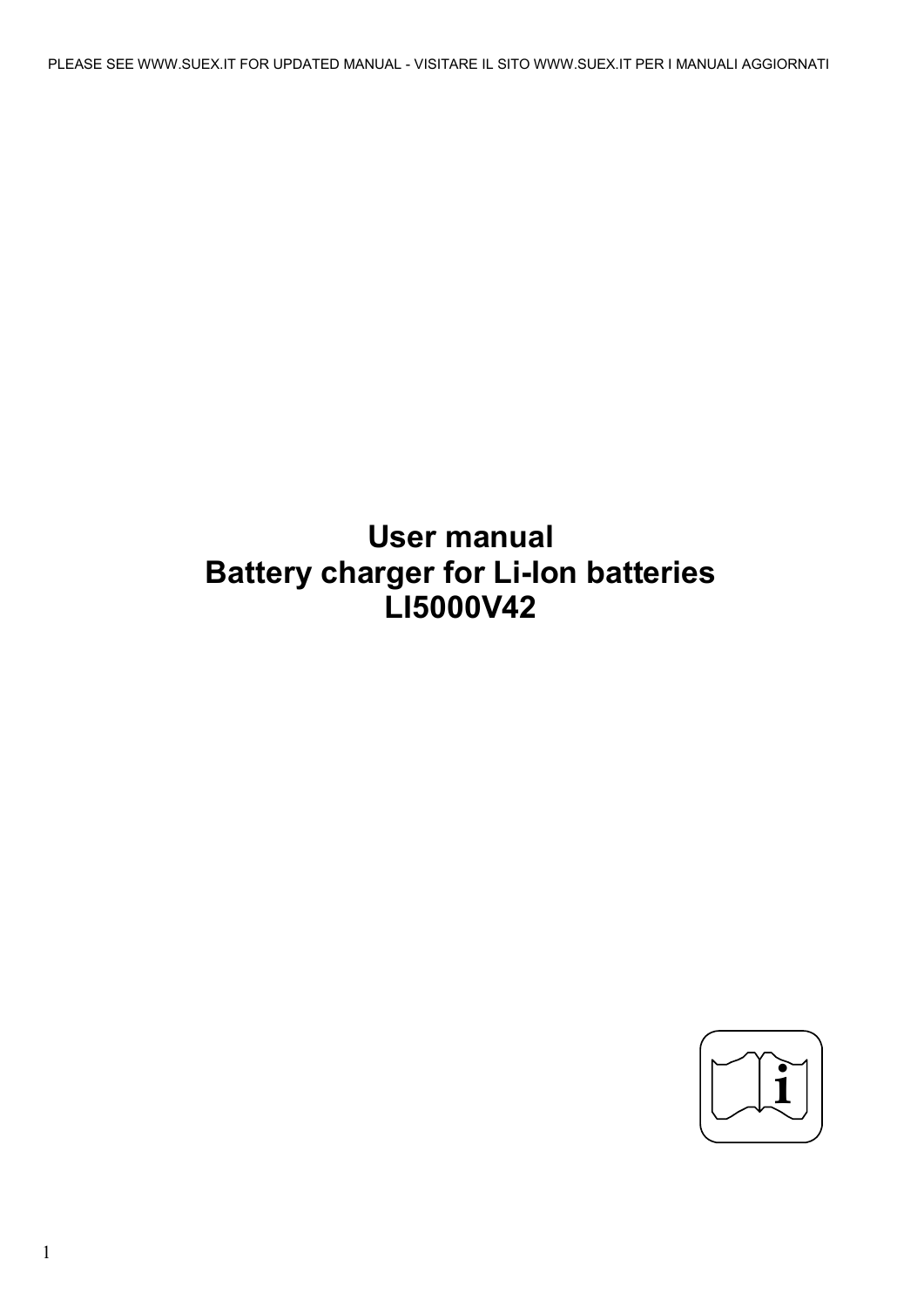

## General battery charger specifications

| Model               | LI5000V               |
|---------------------|-----------------------|
| Power               | 90-265 Vac ≈ 5        |
| Rated power         | 200W                  |
| Output voltage      | 42 Vdc                |
| Output current      | 4,8A                  |
| Charge method       | DC/CV                 |
| Charge time         | 9h                    |
| Weight              | About 1.3             |
| Size                | L. 250 x D. 90        |
| Safety grade        |                       |
| Protections         | Fuse 5A T             |
|                     | <b>Transistor sup</b> |
|                     | Short circ            |
|                     | Polarity inve         |
|                     | Thermal prot          |
| Protection grade    | IP30.                 |
| Working temperature | $+40^{\circ}$         |

000V42  $\text{BC} \approx 50/60 \text{ Hz}$ 42 Vdc 4,8A at 1.3 Kg L. 250 x D. 90 x H. 90 I 5A T 5x20 r suppressor rt circuit inversion protection  $P30$  $+40^{\circ}$ C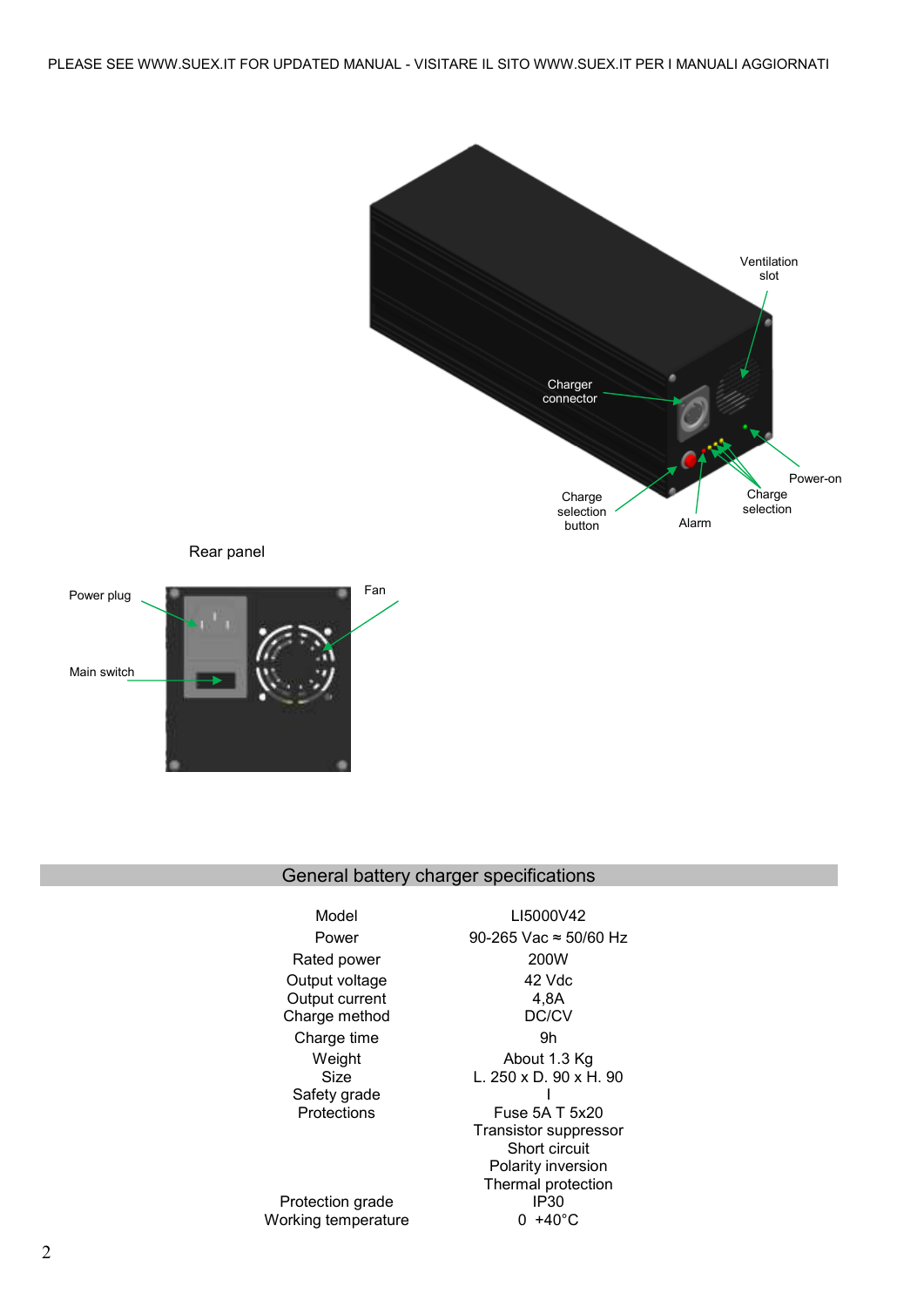



**Carefully read the instructions. Failure to observe the indicated cautions and procedures may be harmful to people and property.**

- **Protect the battery charger from rain and humidity.**
- Observe battery polarity
- **Use the battery charger in a site sheltered from the weather and humidity.**
- **Do not charge batteries other than those for which the battery charger was designed.**
- Do not subject batteries to forced depletion. The Li-Ion battery accepts partial charges without **compromising its operations and efficiency.**
- **Always keep the battery charger clean and store it in a dry place**
- **Always check battery charge and battery wire integrity before charging.**
- **The battery should not show breaks, deformations, burns or strange odors. Do not use the battery if the red led is on.**
- **Do not open the battery charger. Only qualified personnel are authorized to perform repairs.**
- **Keep this product away from children.**

## Preliminary operations

- **1** Place the battery charger in a ventilated site, sheltered from the weather, humidity or jets of water.
- **2** Do not cover the battery charge with cloths or close it in containers when operating. The battery charger is equipped with forced ventilation to better dissipate heat generated when charged.
- **3** Make sure the power voltage matches the one indicated on the label and in the instruction manual.
- **4** Connect the power cord to the electrical mains
- **5** Connect the charger wires to the battery observing polarity

The battery charger is protected against polarity inversion. Pay the utmost attention connecting the red wire to the positive terminal and the black wire to the negative terminal. Otherwise charging will not start. After correctly connecting the battery, the charge starts indicated by the yellow LED turning on.

## Lighted signals

 Battery charger operations are displayed by LEDs on the front panel. Green LED: power Orange LED: 100% full charge Yellow LED: 90% "long life" charge Blue LED: 50% "storage" charge Red LED: alarm

| Green                                            | <b>Red</b>                       | <b>Orange</b>   | Yellow           | <b>Blue</b>      |
|--------------------------------------------------|----------------------------------|-----------------|------------------|------------------|
| <b>OFF</b>                                       | <b>OFF</b>                       | <b>OFF</b>      | <b>OFF</b>       | <b>OFF</b>       |
|                                                  |                                  |                 |                  |                  |
| ON                                               |                                  |                 |                  |                  |
| Battery charger powered<br>Battery not connected |                                  |                 |                  |                  |
| ON                                               | 100% charge in<br>progress       | <b>Blinking</b> |                  |                  |
|                                                  | 100% charge<br>completed         | On              |                  |                  |
| ON                                               | 90% long life charge in progress |                 | <b>Blinking</b>  |                  |
|                                                  | 90% long life charge completed   |                 | On               |                  |
| ON                                               | 50% storage charge in progress   |                 | <b>Blinking</b>  |                  |
|                                                  | 50% storage charge completed     |                 |                  | On               |
| <b>ON</b>                                        | ON                               | ON or OFF       | <b>ON</b> or OFF | <b>ON</b> or OFF |
| Alarm: disconnect the battery                    |                                  |                 |                  |                  |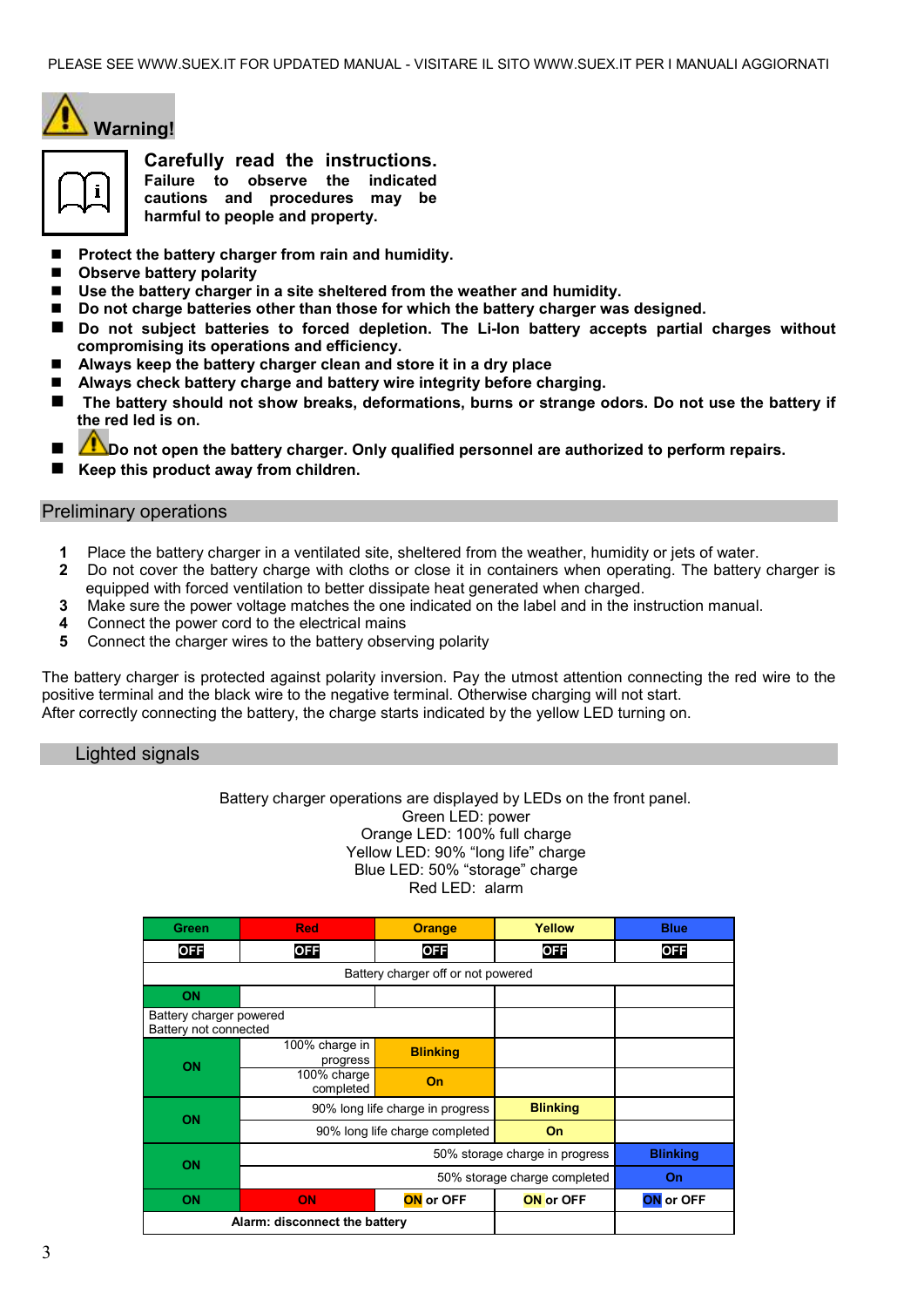## Charge procedure selection

Use the black button on the front panel to select the most suitable battery charge procedure:

- 1. Normally connect the battery
- 2. Repeatedly press the button to select one of the three possible procedures from the sequence. A LED will turn on for each selected charge method:

- **Orange** – 100% standard charge. The battery is charged to the maximum admitted level, to restore 100% of its capacity and provide maximum autonomy.

- **Yellow** – 90% "Long Life" charge. This program provides a more conservative charge that allows the battery to support a higher number of work cycles, sacrificing, however, about 10% of autonomy. The battery must be partially depleted to select this program.

- **BLUE** – 50% "storage" charge- Select this charge to only charge 50% of the battery. In these electrical conditions, the battery has a minimum self-depletion and is thus recommended for prolonged periods of storage between 2 and 6 months. After 6 months, we recommend another 50% charge cycle. In order to select this cycle the battery voltage should be within 30 and 36 Volts (without applied load) . The battery should be at ambient temperature (not warm) and should have been rested at least two hours after the last discharge/use before starting the charging process.

**Note**: the battery charger is automatically set for 100% charge when turned on. Partial charge levels (90% and 50%) may be selected in sequence by pressing the button but the selection will only be accepted by the battery charge if actual battery charge is under the selected level. The battery charger does not have a discharge function. Thus the 50% charge cannot be selected for a battery with over 50% charge. Similarly, the 90% charge cannot be selected for a fully charged battery.

## Maintenance and cleaning

The battery charger does not require periodic maintenance or calibration. Make sure the battery charger is always clean and stored in a dry place.

### Environmental protection



**At the end of its working life, the battery charger becomes special waste and should not be discarded in standard waste collection bins but delivered to town RAEE collection centers**

Both the battery charge and its accessories can be recycled.

## **Warranty**

The battery charger is guaranteed for one year. The warranty does not cover damages caused by neglect or use other than that expressly described in this manual.

## Manufacturer information

The product is manufactured by: ELTEC s.a.s. – S.P. 586 n. 3° - 16042 Carasco (GE) – Italy

## **Declaration of conformity**

The product is manufactured according to current Electrical Safety regulations IEC EN 60335-1 IEC EN 60335-2-29 and Electromagnetic Compatibility regulations EN 50081-1 (Emissions) EN 50082-1 (Immunity)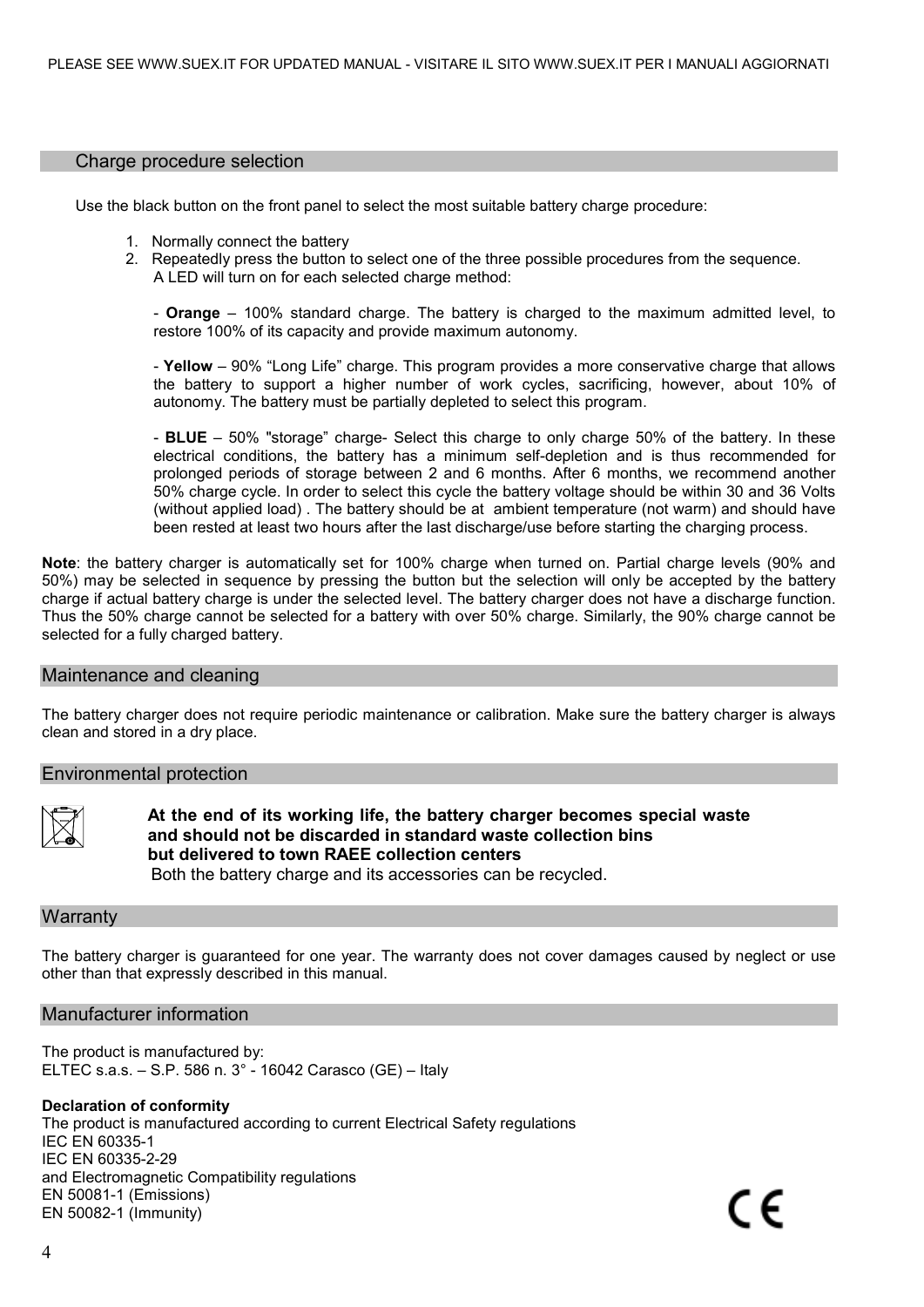PLEASE SEE WWW.SUEX.IT FOR UPDATED MANUAL - VISITARE IL SITO WWW.SUEX.IT PER I MANUALI AGGIORNATI

# **Manuale d'uso Caricabatterie per batterie Li-Ion LI5000V42**

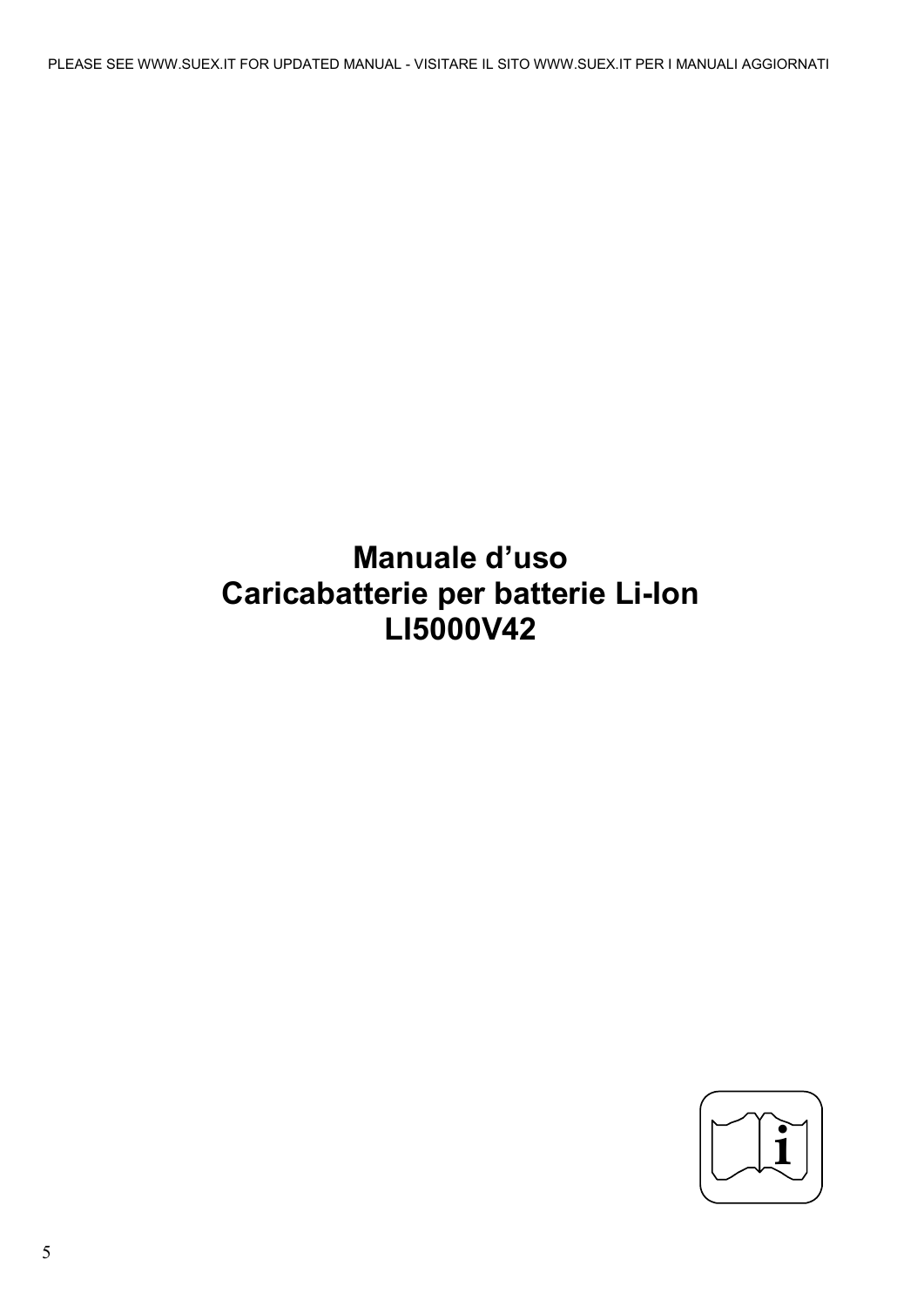

## Caratteristiche generali del caricabatterie

| Modello                  | LI5000V42                     |
|--------------------------|-------------------------------|
| Alimentazione            | 90-265 Vac $\approx$ 50/60 Hz |
| Potenza nominale         | 200W                          |
| Tensione d'uscita        | 42 Vcc                        |
| Corrente d'uscita        | 4.8A                          |
| Metodo Ricarica          | CC/CV                         |
| Tempo di carica          | 9h                            |
| Peso                     | Circa 1.3Kg                   |
| Dimensioni               | L. 250 x P. 90 x H. 90        |
| Classe di sicurezza      |                               |
| Protezioni               | Fusibile 5A T 5x20            |
|                          | Soppressore transitori        |
|                          | Corto circuito                |
|                          | Inversione di polarità        |
|                          | Protezione termica            |
| Grado di protezione      | IP30                          |
| Temperatura di esercizio | 0 +40°C                       |

Temperatura di esercizio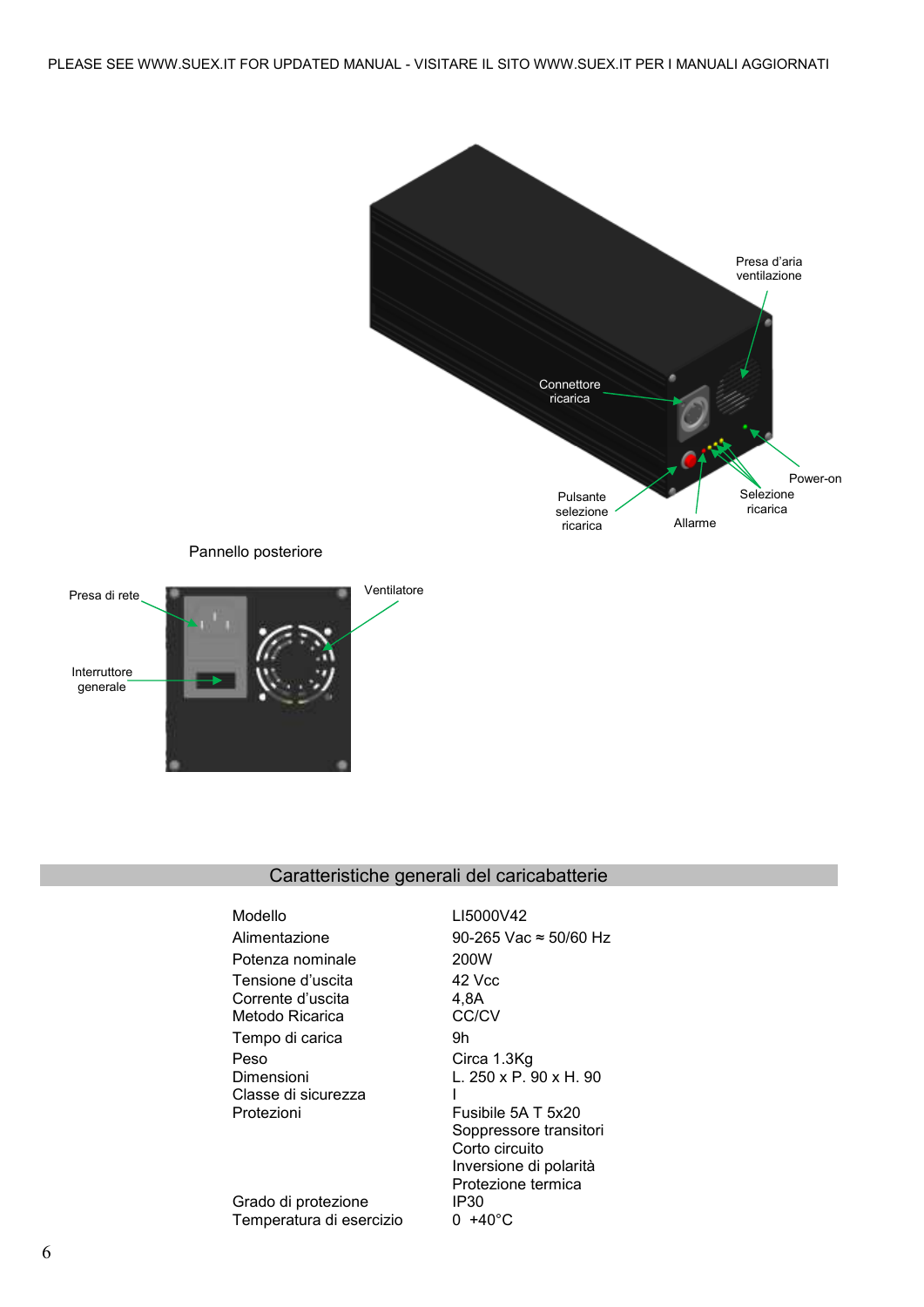## **Attenzione!**



## **Leggere attentamente le**

**istruzioni.** Il mancato rispetto delle cautele e delle procedure indicate può causare pericolo per le persone e le cose.

- **Proteggere il caricabatterie dalla pioggia e dall'umidità.**
- Rispettare la polarità della batteria
- Utilizzare il caricabatterie in luoghi riparati da intemperie e umidità.
- Non caricare batterie differenti da quelle per cui il caricabatterie è stato progettato.
- Non sottoporre la batteria a scariche forzate. La batteria Li-Ion accetta cariche parziali senza pregiudizio per la sua funzionalità ed efficienza.
- Tenere sempre il caricabatterie pulito e conservarlo in un luogo asciutto
- Controllare sempre l'integrità dei cavi del caricabatteria e della batteria prima di avviare una ricarica. La batteria non deve mostrare rotture, deformazioni, bruciature, odori strani. Non utilizzare la batteria in caso di accensione del LED rosso.



- Non aprire il caricabatterie. Eventuali riparazioni devono essere eseguite solo da personale qualificato.
- I bambini non devono utilizzare questo prodotto.

## Operazioni preliminari

- **6** Posizionare il caricabatterie in un luogo ventilato ma protetto dalle intemperie, dall'umidità o da spruzzi d'acqua.
- **7** Non coprire il caricabatterie con panni o chiuderlo in contenitori durante il funzionamento. Il caricabatterie è provvisto di ventilazione forzata per un miglior smaltimento del calore generato durante la carica.
- **8** Controllare che la tensione di alimentazione sia conforme a quanto indicato sull'etichetta e sul manuale d'istruzioni
- **9** Collegare il cavo di alimentazione alla rete elettrica
- **10** Collegare il cavi di ricarica alla batteria rispettando la polarità

Il caricabatterie è protetto contro l'inversione della polarità. Porre comunque la massima attenzione collegando il cavo rosso al terminale positivo ed il cavo nero al terminale negativo. In caso contrario la carica non avrà inizio. Collegata correttamente la batteria, la carica avrà inizio e sarà evidenziata dall'accensione del LED giallo.

## Segnalazioni luminose

Il funzionamento del caricabatterie viene visualizzato tramite i LEDs presenti sul frontale.

LED verde: alimentazione LED arancio: ricarica completa 100% LED giallo: ricarica "long life" 90% LED blu: ricarica "storage" 50% LED rosso: allarme

| Verde                                               | <b>Rosso</b>                  | <b>Arancio</b>   | <b>Giallo</b>    | Blu              |  |
|-----------------------------------------------------|-------------------------------|------------------|------------------|------------------|--|
| <b>OFF</b>                                          | <b>OFF</b>                    | <b>OFF</b>       | <b>OFF</b>       | <b>OFF</b>       |  |
| Caricabatterie spento o non alimentato              |                               |                  |                  |                  |  |
| <b>ON</b>                                           |                               |                  |                  |                  |  |
| Caricabatterie alimentato<br>Batteria non collegata |                               |                  |                  |                  |  |
| ON                                                  | Carica 100% in corso          | Lampeggiante     |                  |                  |  |
|                                                     | Carica 100% ultimata          | <b>Fisso</b>     |                  |                  |  |
| <b>ON</b>                                           | Carica long life 90% in corso |                  | Lampeggiante     |                  |  |
|                                                     | Carica long life 90% ultimata |                  | <b>Fisso</b>     |                  |  |
| Carica storage 50% in corso                         |                               | Lampeggiante     |                  |                  |  |
| <b>ON</b>                                           | Carica storage 50% ultimata   |                  | <b>Fisso</b>     |                  |  |
| <b>ON</b>                                           | <b>ON</b>                     | <b>ON</b> or OFF | <b>ON</b> or OFF | <b>ON</b> or OFF |  |
| Allarme: scollegare la batteria                     |                               |                  |                  |                  |  |